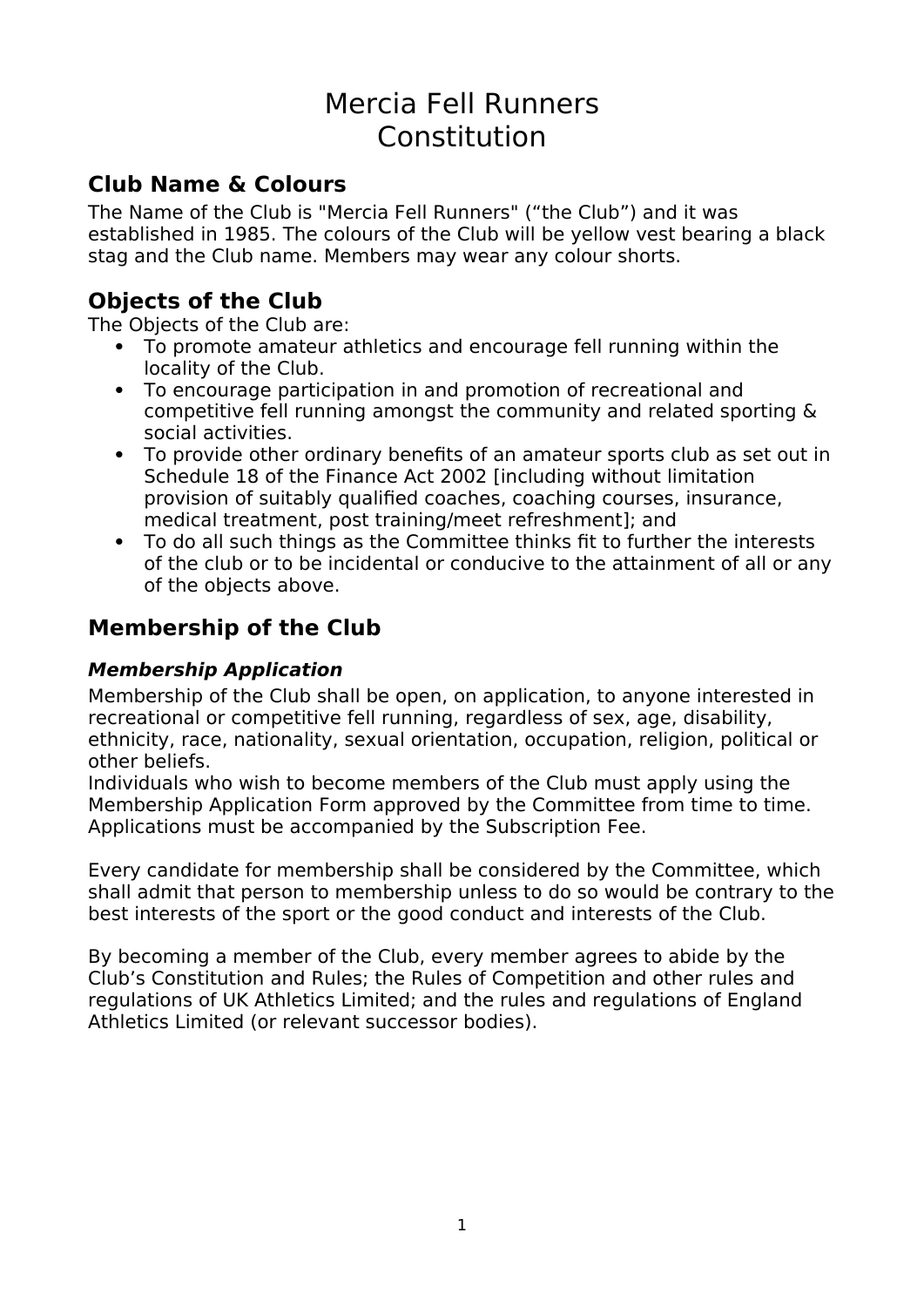### **Membership Classes**

The Club shall have the different classes of annual membership set out below. Members will enjoy the rights and obligations specifically outlined in this document. Members must also designate themselves as either "First Claim" or "Second Claim" Members.

#### Ordinary Members

Anyone satisfying the general admission criteria (as determined from time to time by the Committee) can become an Ordinary Member, provided that they are an amateur as defined from time to time by UK Athletics.

There are three classes of ordinary membership; Senior, Junior and Family. Anyone under the age of 18 years at the date of their application shall join as a Junior Member and such person must have their application seconded by a coach who is already a member of the Club who will undertake to initially train that candidate. Junior Members do not have voting rights.

Ordinary Members (other than Junior Members) shall be entitled to receive notice of, attend and vote at general meetings of the Club.

#### **Voting Rights**

A membership Unit is entitled to one vote at a general meeting.

#### **Subscriptions**

The Club may, as a condition of membership, require annual or other periodic subscription fees to be paid by Members of the Club, as determined from time to time by the Committee provided that the Committee shall ensure that the subscription fees are set on a non-discriminatory basis and do not preclude open membership of the club.

Subscription fees will not be payable by Members under 18 or in full time education.

Ordinary Members shall pay their subscription fees to the Treasurer by  $31<sup>st</sup>$  of March in each year of membership, via a method as determined by the Treasurer.

Members failing to pay their subscriptions by March  $31<sup>st</sup>$  will have their membership automatically terminated and will not be eligible to participate in the affairs or activities of the Club, including voting in any General Meeting. Payment of a full subscription at a later date will enable the former member to be readmitted by the Committee.

#### **Cessation of Membership**

Members may resign from membership at any time by notice to that effect given to the Secretary. A member who resigns shall not be entitled to any refund of subscriptions in respect of the remaining period.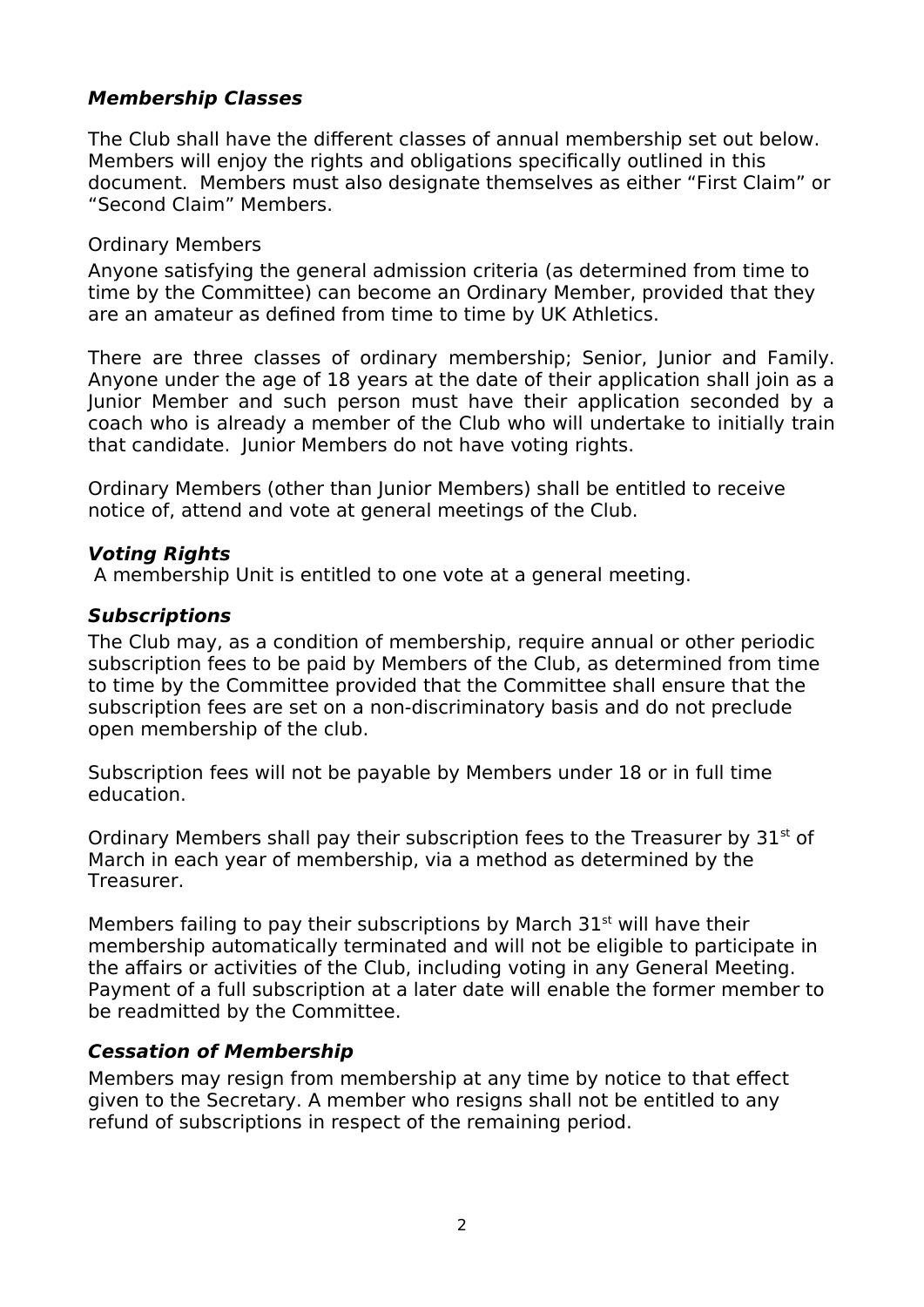Membership shall not be transferable and shall cease immediately on death or on the failure of the member to comply with any condition of membership set out in this Constitution.

The Committee shall have the power to expel a Member when in its opinion it would not be in the interests of the sport or the Club for him to remain a member. Such expulsion shall be carried out in accordance with the Disciplinary Procedures set out below.

Any person shall, upon ceasing to be a Member of the Club, forfeit all rights to and claims upon the Club and its property and funds.

## **The Club Committee**

The day to day management of the Club shall be deputed to a Committee consisting of three Honorary Officers and not more than seven Ordinary Committee Members.

#### **Ex-Officio Honorary Officer (Club President)**

The Honorary President of the Club shall perform duties representing the Club and may provide guidance on strategy and probity as required. The President shall not be a member of the Committee [but may be invited to Committee meetings]. The President shall be nominated annually by the Committee and be ratified by the members at the Annual General Meeting.

#### **Honorary Officers**

The Honorary Officers of the Club shall be the Chair, the Treasurer and the Secretary who shall be nominated in accordance with the procedure entitled "Election of Committee" set out below and elected by the Members at the Annual General Meeting.

The Honorary Officers shall remain in office for a term of one year after their election and shall be eligible for re-election. These Officers may delegate and assign tasks to other members of the Committee and Club.

#### **Ordinary Committee Members**

The Ordinary Committee Members shall be nominated in accordance with the procedure entitled "Election of Committee" set out below and elected by the Members at the Annual General Meeting. The Ordinary Committee Members shall remain in office for a one year term until the end of the Annual General Meeting in the year after their election and shall be eligible for re-election.

Ordinary Committee Members shall aid the Honorary Officers by undertaking tasks and roles to facilitate the day to day operation of the Club. The allocation of these duties shall be by mutual consent between the Honorary Officers and the respective Ordinary Committee Member. Duties may be reallocated at any time as required and may be delegated to Members of the Club. The Ordinary Committee Member shall report to and advise the Committee on the status of such tasks.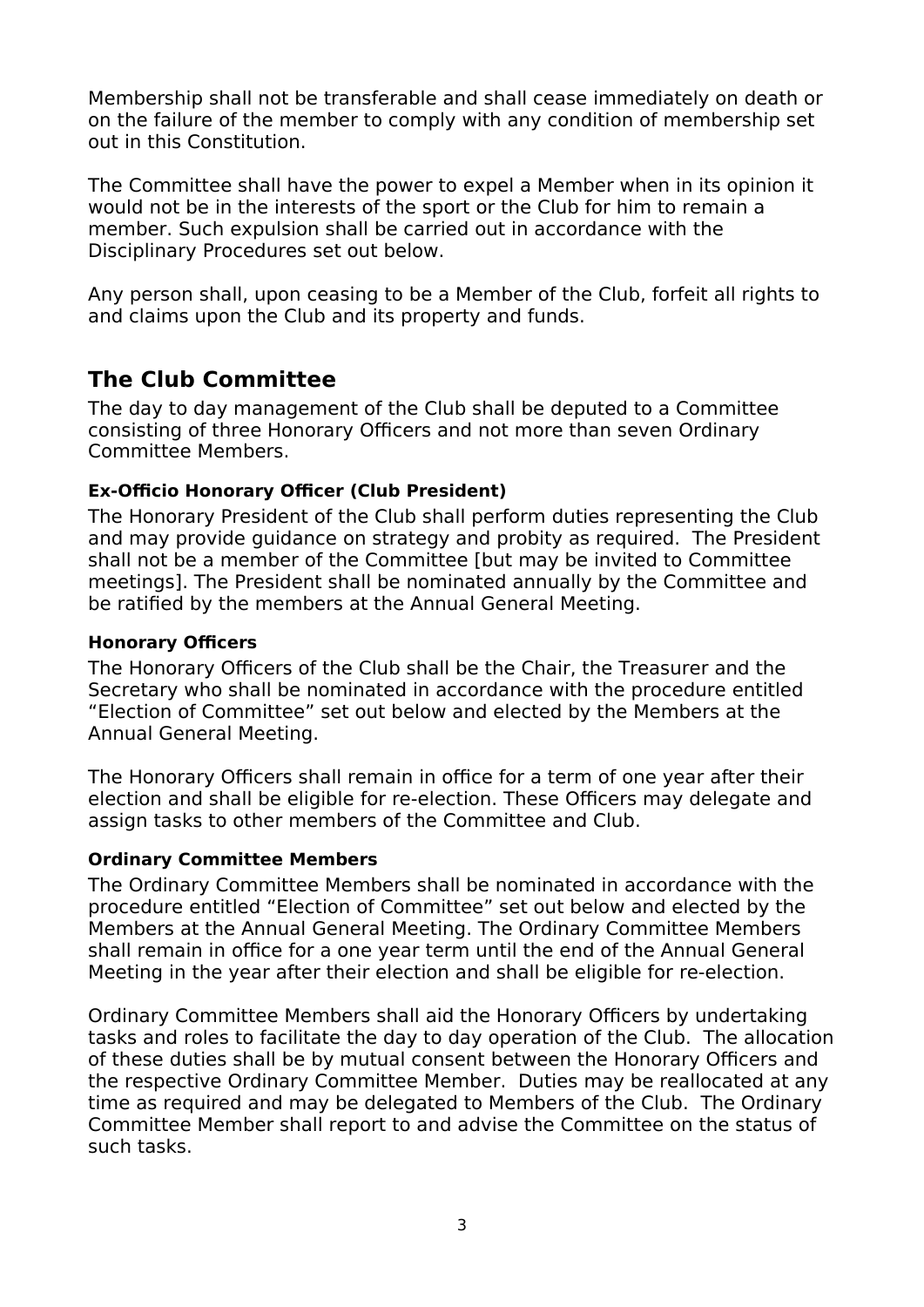#### **Election of Committee**

Any Member may be nominated by any other two Members, with his/her approval, as a candidate for any of the posts of Honorary Officer or Ordinary Committee Member by notice in writing (including email) to the Secretary at least two weeks before the date of the Annual General Meeting.

A Member may accept nomination for any of the separately elected posts constituting the Committee, subject to being eligible to hold only one of these posts at any time. If a Member shall be elected to a post during the prescribed course of business, his or her name shall be deleted from all subsequent voting for the remaining elected posts at that meeting.

If the number of candidates for the post of any Honorary Officer (as each falls for election) is only one, that candidate shall be declared elected unopposed. If the number of candidates is more than one, ballot papers shall be prepared containing in alphabetical order all the names thus proposed: every eligible Member may vote for each office with the first candidate to reach a majority elected.

If the number of candidates for election as the Ordinary Committee Members shall be equal to or less than the number of vacancies, they shall be declared elected unopposed. If the number of candidates is greater than the number of vacancies, ballot papers shall be prepared, containing in alphabetical order all the names thus proposed: every eligible Member may vote for as many candidates as there are vacancies and those candidates with the most votes will be elected until all vacancies were filled.

### **Leaving Office**

The office of an elected member of the Committee shall be vacated if he or she:

(a) resigns at any time by notice in writing to that effect given to the Secretary and such resignation shall take effect immediately.

(b) ceases to be a member or shall be excluded or suspended from the Club under disciplinary proceedings.

(c) is absent from one half (rounded up to the nearest whole number) or more of properly organised Committee meetings without the explicit consent of the Committee between any two AGMs shall be deemed to have vacated his or her position and shall be ineligible to stand for re-election.

(d) becomes bankrupt or makes any arrangement with his creditors;

(e) is or may be suffering from a mental disorder;

(f) is suspended from holding office or taking part in any activity relating to the administration or management of a Club by a decision of England Athletics Limited or UK Athletics Limited;

(g) is asked to resign by all the other Committee members, acting together.

The Committee shall have the power to appoint a Member to fill any casual vacancy on the Committee or amongst the Honorary Officers until the next Annual General Meeting. Any Committee Member so appointed shall retire at the next Annual General Meeting but shall be eligible for election at such meeting in accordance with the provisions for Proceedings at General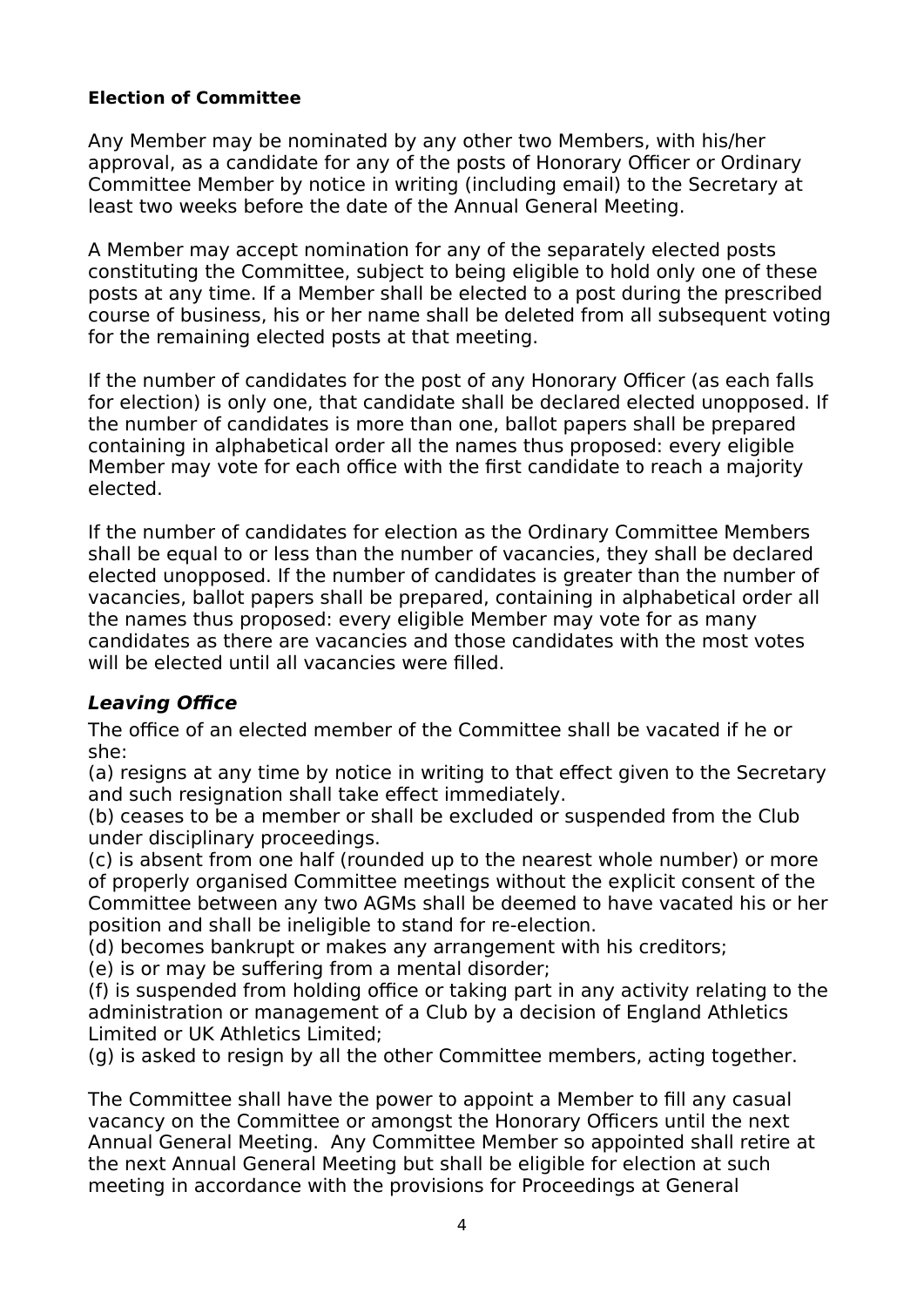Meetings. Any Honorary Officer so appointed shall only remain in office until the AGM at which their predecessor was due to retire.

### **Proceedings of the Committee**

The Committee shall meet at least three times each year in person and as often as may from time to time be necessary. Any additional meetings may be held in a manner agreeable to the committee (including by telephone conference call).

One half (rounded to the nearest whole) of the voting members of the Committee shall be the quorum necessary for the transaction of business. A meeting of the Committee at which a quorum is present and has been properly convened shall be competent to exercise all the powers and discretions invested in the Committee by these Rules.

The Committee may act notwithstanding any vacancy in its numbers, so long as the number of members of the Committee entitled to vote is not reduced below five in which case it shall be entitled to act only for the purpose of appointing or arranging the election of new members of the Committee.

Questions arising at any meeting shall be determined by a simple majority of votes illustrated by a show of hands. In the case of an equality of votes, the Chair shall have a casting or additional vote.

The Committee may regulate their meetings and proceedings as they think fit. The Committee shall, within two weeks of each meeting, record the decisions that it has taken and publicise these to Club Members. As soon as is reasonably possible after a meeting, the Secretary shall distribute minutes of the meeting to the other Committee members for comment.

Any committee member having a conflict of interest during any meeting shall declare such conflict to the committee and the committee shall take such actions as deemed necessary to remove such conflict. This may include asking the relevant committee member to leave the meeting whilst such subjects as may have caused the conflict are discussed.

The Committee may invite persons who are not members of the Committee to address a meeting of the Committee.

### **Powers of the Committee**

The Committee shall be responsible for the management of the Club and shall have the following specific powers to:

- (a)make Club Rules and regulations to allow for the day to day operation of the Club and its activities. Such Club Rules may not supersede or contradict provisions of the Constitution and must be reasonably available to Members.
- (b)operate a Member's Welfare policy in accordance with the Policy and Procedures issued by UK Athletics Limited.
- (c) appoint any person or persons to accept and hold in trust for the Club any property belonging to the Club or in which it is interested. The Chairman from time to time is nominated as the person to appoint new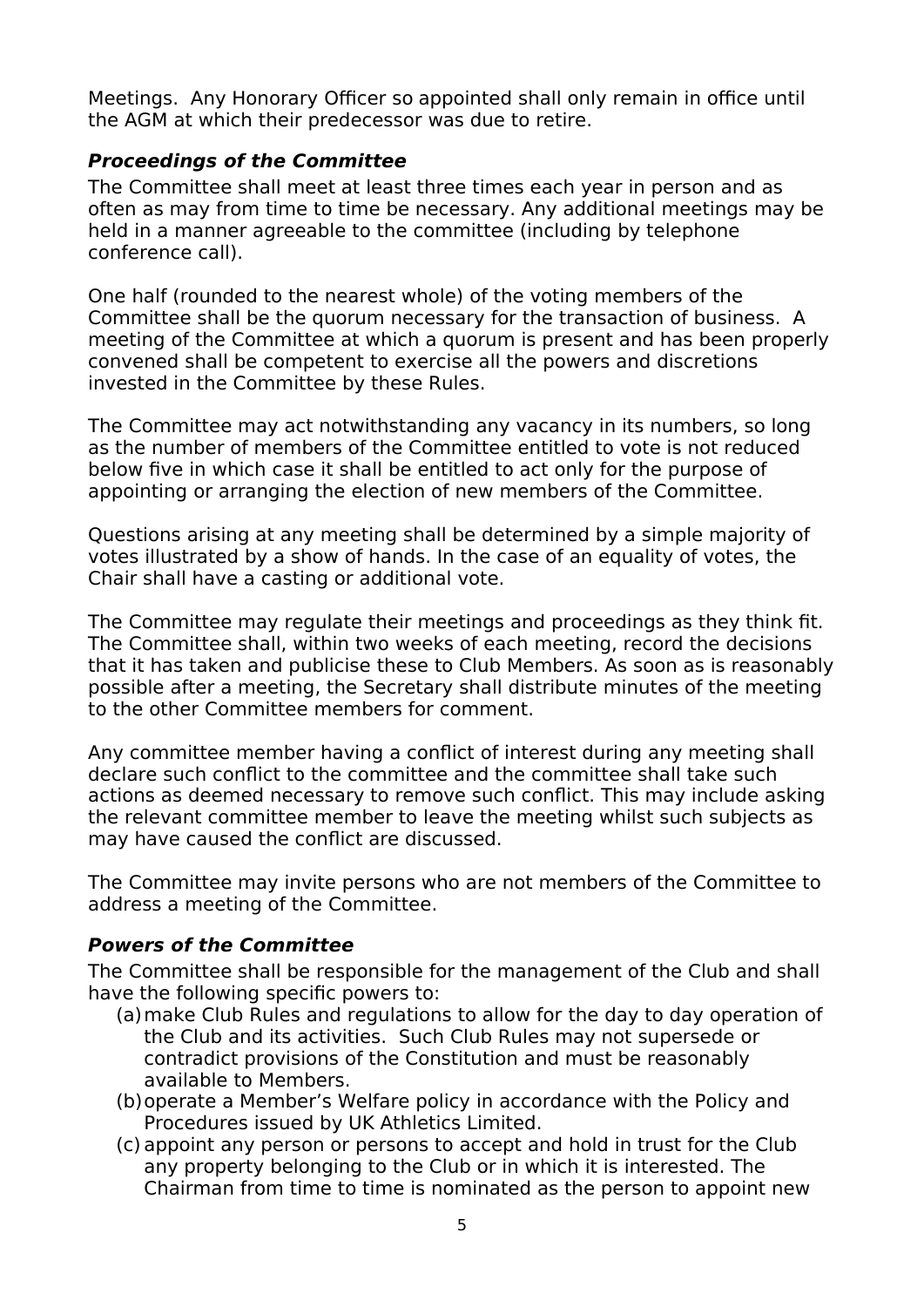trustees within the meaning of Section 36 of the Trustee Act 1925. A new trustee shall be nominated by resolution of the Committee and the Chairman shall by deed duly appoint the person or persons so nominated as the new Trustee or Trustees of the Club and the provisions of the Trustee Act 1925 shall apply to such appointment.

- (d)make and give receipts, releases and other discharges for any amount payable to the Club and for claims and demands of the Club.
- (e)invest, place on deposit and deal with any finances of the Club not immediately required upon any investments or securities which the Committee thinks fit.
- (f) issue, sign, draw, endorse, negotiate, transfer and assign all cheques, bills, drafts, promissory notes, securities and instruments, negotiable and non-negotiable, to operate on the Club's banking accounts.
- (g)enter into all such negotiations and contracts and rescind and vary all such contracts and execute and do all such acts, deeds and things in the name of, and on behalf of, the Club as they may consider expedient.
- (h)pay all the costs and expenses of, and incidental to, any of the aforesaid matters and things.
- (i) determine how and by whom any such power shall be executed, operations effected and documents signed or things done.
- (j) appoint Members or sub-Committees consisting wholly or partly of the members of the Committee to exercise such functions as the Committee may from time to time delegate to them.
- (k)organise Club activities.

The members of the Committee and any trustees appointed under paragraph (c) above to act as trustees shall be entitled to an indemnity out of the assets of the Club for all expenses and other liabilities properly incurred by them in the management of the affairs of the Club.

### **Chairman Action**

The Chairman is empowered to take executive actions as necessary and inform the Committee at their next meeting. Any decision with financial implications must have the prior agreement of the Treasurer

## **Club Meetings**

### **Annual General Meetings**

#### **Calling of AGM**

The Annual General Meeting of the Club shall be held annually, on a date and at a reasonable time and place to be fixed by the Committee for the following purposes and order of business:

- to receive from the committee an Annual Report, balance sheet and statement of accounts for the preceding financial year;
- to elect the Honorary Officers and the Committee and to ratify the selection of the Honorary President.
- to decide on any resolution which may be duly submitted to the meeting as provided by these Rules.

Not less than three weeks' notice of an Annual General Meeting specifying the place, day and time of the meeting shall be given to the Members.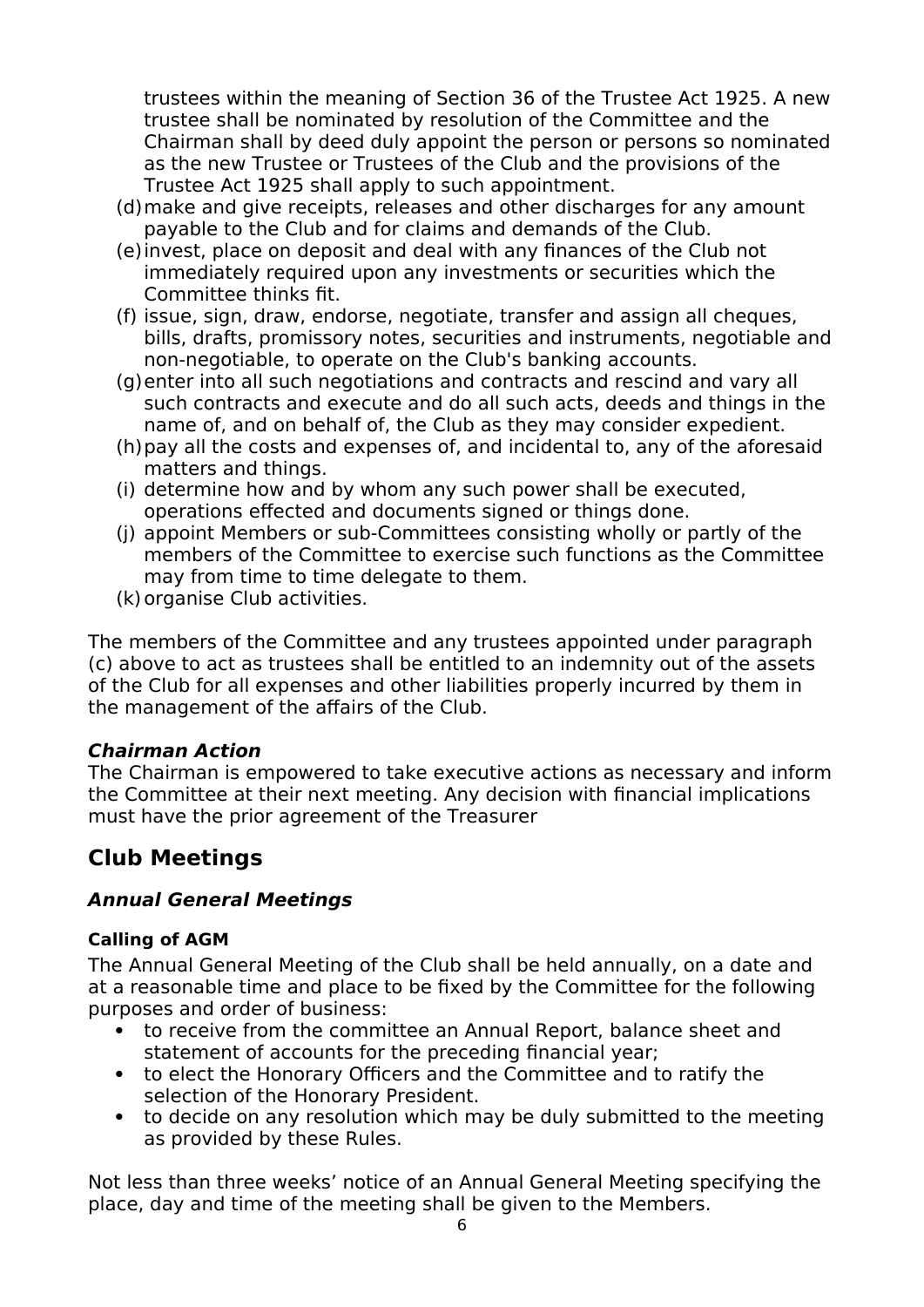### **Special General Meetings**

Not less than three weeks' notice of a Special General Meeting specifying the place, day and time of the meeting shall be given to the Members.

The Secretary shall, on the requisition in writing (including email) of not less than twenty Members entitled to vote at such meetings, convene a Special General Meeting within four weeks of the receipt by him or her of the requisition stating the business to be raised. No other business is to be discussed at a Special General Meeting

The quorum of a special General Meeting shall be ten Members personally present and entitled to vote. No business shall be transacted at any special General Meeting unless the required quorum is present. If, within an hour following the time appointed for the meeting a quorum is not present, the meeting shall stand adjourned to a time and a place agreed by the majority of Members present. If, at such adjourned meeting a quorum is not present, those Members who are present shall be a quorum and may transact the business for which the meeting was called.

The accidental omission to give any such notice to or the non-receipt of any such notice by, any person entitled to receive the same shall not invalidate the proceedings at any General Meeting. Every notice calling a meeting shall specify the general nature of the business to be transacted and shall specify if the meeting is to be an Annual General Meeting.

At all such meetings the President or Chair, or in his or her absence a member of the Club selected by those members of the Committee present, shall take the Chair. At all special General Meetings every Member shall have one vote unless disqualified from voting by the Constitution. Every resolution submitted to a meeting shall be decided by a show of hands and in the case of an equality of votes the Chair of the meeting shall have a casting vote.

The following rules shall apply to all General Meetings:

(a) the quorum for a General Meeting shall be ten Members personally present and entitled to vote. No business shall be transacted at any special General Meeting unless the required quorum is present. If, within an hour following the time appointed for the meeting a quorum is not present, the meeting shall stand adjourned to a time and a place agreed by the majority of Members present. If, at such adjourned meeting a quorum is not present, those Members who are present shall be a quorum and may transact the business for which the meeting was called.

(b) all resolutions (and amendments thereto) shall be put to the meeting. (c) resolutions proposed for consideration by a General Meeting shall be submitted in writing to the Secretary at least two weeks before the date of the meeting.

(d) amendments may be proposed at any time during debate, although the Chair shall have the right to require these to be put in writing together with the name of the proposer.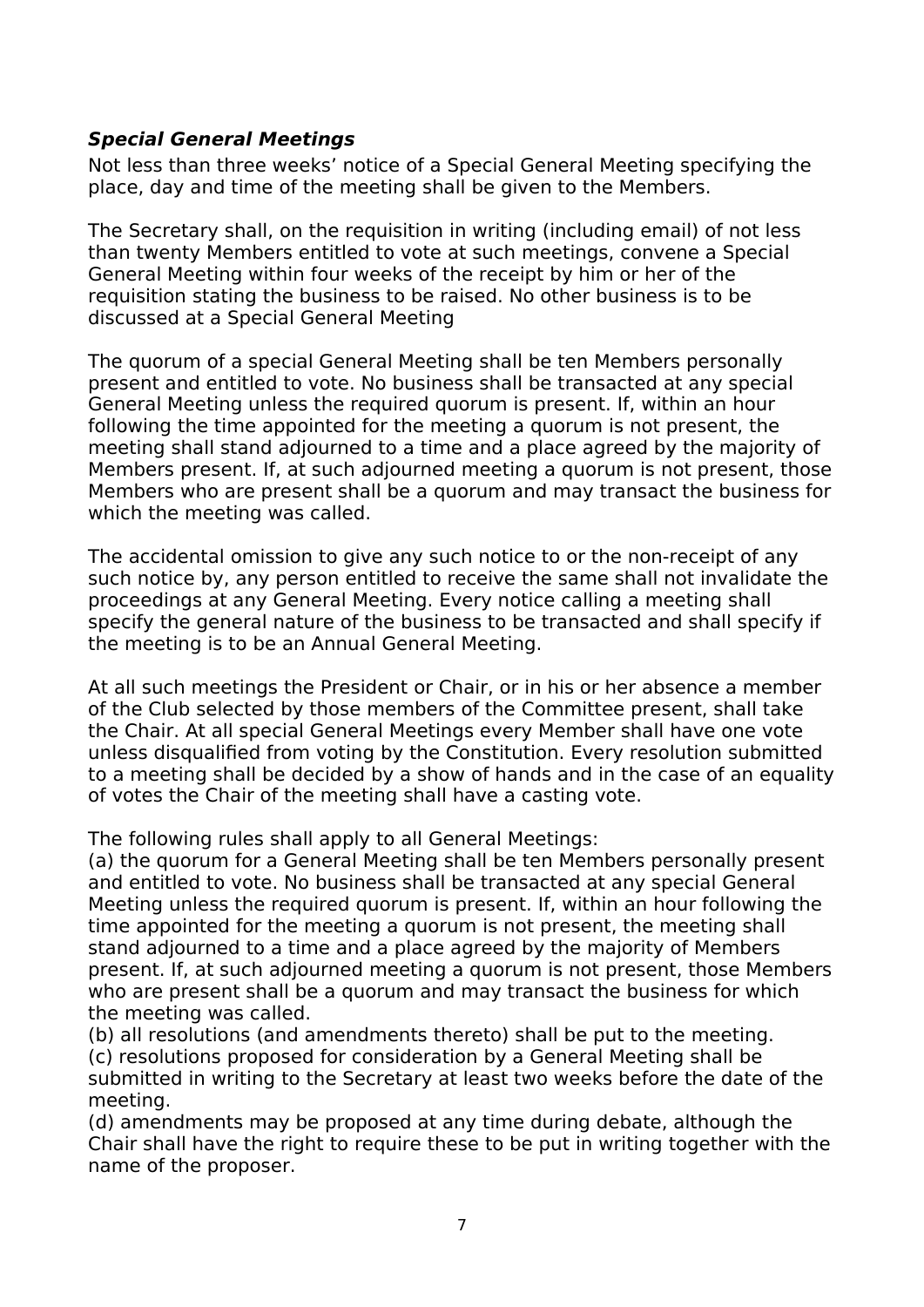(e) the Chair shall deal with amendments in the strict order in which they are proposed, although he/she shall have the right to refuse amendments which negate the resolution. If an amendment to a resolution is proposed, no further amendments shall be proposed until the first is disposed of. If an amendment is lost, a further amendment may be moved to the original resolution but only one amendment shall be submitted to the meeting at one time; if an amendment to a resolution is carried, then the resolution as amended shall become the resolution to which further amendments may be proposed.

During the course of debate the proposer of a resolution may accept an amendment to the resolution, in which case the amended resolution shall become the resolution under debate. The proposer can withdraw a resolution or amendment. The resolution shall be debated and decided by the meeting.

The Chair of the General Meeting may, with the consent of the meeting, adjourn the same from time to time and from place to place but no business shall be transacted at any adjourned meeting other than the business left unfinished at the meeting from the point at which the adjournment took place.

## **Accounts**

The Treasurer will ensure proper accounts are kept, including copies of all receipts of expenditure made on behalf of the club, and provide Committee Members with accurate financial reports on a regular basis. The Club's financial records shall always be open to inspection by the Committee. Bank statements shall be received by the Treasurer and at least one other member of the Committee and two properly authorised signatures shall be required for cheque signing or other authorisations to the bank for payments made from the Club's funds.

The Club's Financial Year shall run from October 1 to September 30th inclusive. The Treasurer shall present accounts for the previous Financial Year to the Annual General meeting for consideration and copies of these will be available to Members at the meeting. If the Accounts are not accepted at the Annual General Meeting, a qualified Accountant may be appointed to investigate members' concerns.

## **Property and Facilities**

The property of the Club, other than cash at bank, shall be vested in the Trustees who shall deal with the property as directed by resolution of the Committee.

The Club's facilities shall be provided to its members without discrimination.

## **Application of Surplus Funds**

The Club is a non-profit-distributing organisation. The property and funds of the Club cannot be used for the direct or indirect private benefit of members other than as reasonably allowed by the Rules. All surplus income or profits are to be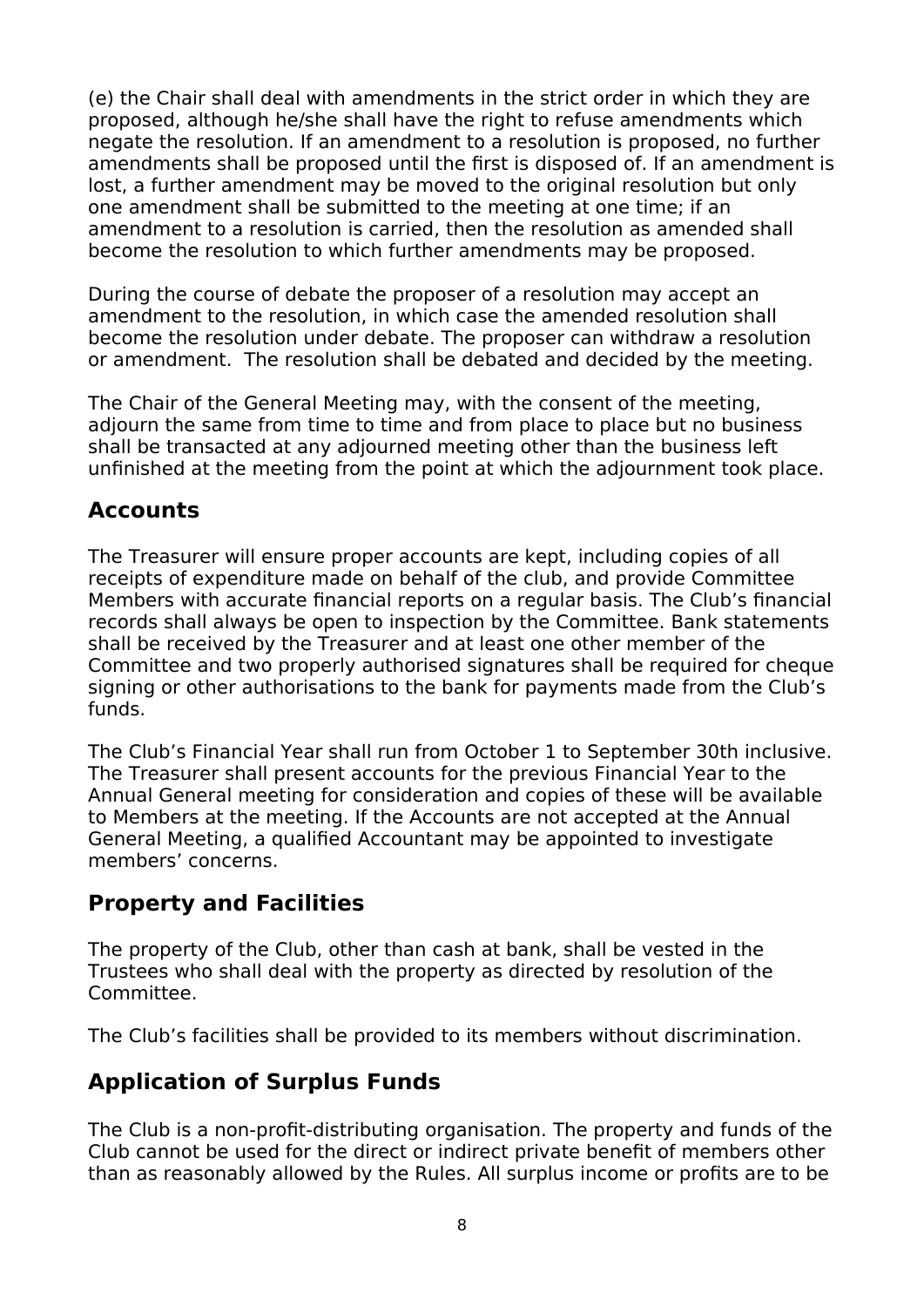reinvested in the club and will be used to maintain or improve the Club's facilities or otherwise in furtherance of the Club's objects.

The club will indemnify the Committee and members acting properly in the course of the running of the Club against any liability incurred in the proper running of the Club (but only to the extent of its assets).

The Club may also provide facilities, sporting equipment, coaching, courses, insurance cover, and other ordinary benefits of Community Amateur Sports Clubs as provided for in the Finance Act 2002. The Club may also in furtherance with the objects of the Club:

- sell and supply food, drink and related sports clothing and equipment.
- reimburse any Member or Honorary Officer his/her reasonable and proper out of pocket expenses incurred on Club business; any premium in respect of the purchase and maintenance of indemnity insurance in respect of liability for any act or default of the Committee members in relation to the Club.
- pay for reasonable hospitality for visiting teams and guests.

No Member shall be paid a salary, bonus fee or other remuneration for competing for the Club.

### **Interpretation of Club Constitution & Rules**

The Constitution may be added to, repealed, or amended by resolution at any Annual or Special General Meeting carried by a majority of at least two-thirds of the Members voting thereon.

The Committee shall be the sole authority for the interpretation of the Constitution and of Club Rules. The decision of the Committee upon any questions of interpretation or upon any matter affecting the Club and not provided for by the Constitution, shall be final and binding on the Members except if otherwise directed by the Club in a Special or Annual General Meeting.

## **Dissolution of the Club**

If at any special General Meeting a resolution for the dissolution of the Club shall be passed by a majority of the Members present, a further special General Meeting shall be convened, to be held not less than four weeks thereafter (of which two weeks written notice shall be given to each Member in addition to the other provisions for Notices), to further consider the matter.

The members may vote to wind up the Club if not less than three quarters of those present and voting support that proposal at a properly convened special General Meeting. If successful, the Committee shall proceed to realise the property of the Club and discharge all liabilities.

Any property remaining after the discharge of debts and liabilities of the Club shall be paid to or distributed to another community amateur sports club for fell running or athletics or to a charitable organisation having similar objects and affiliations, as nominated at the Special General Meeting.